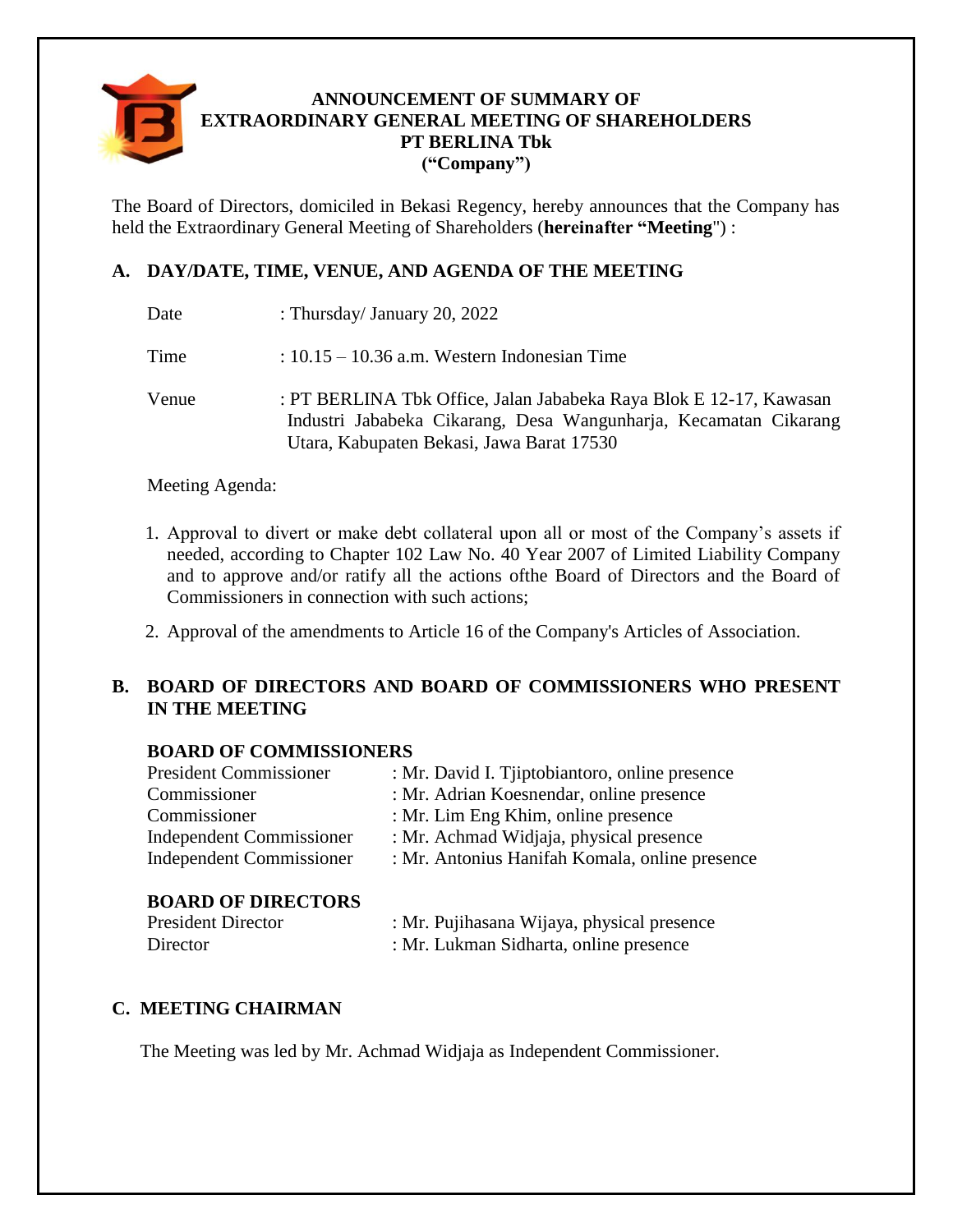### **D. SHAREHOLDER PRESENCE**

The Meeting has been attended by shareholders and/or the proxy who all represent **835,716,873** (eight hundred thirty five million seven hundred sixteen thousand eight hundred seventy three) shares or represent **85,35%** (eighty five point thirty five percent) of all issued and fully paid Company shares in the amount of **979,110,000** (nine hundred seventy nine million one hundred and ten thousand) shares. Therefore, the Meeting has fulfilled the quorum in accordance to Article 14 paragraph (2) point (3) letter (a) and point (2) letter (a) of the company's Articles of Association.

## **E. THE OPPORTUNITY TO RAISE QUESTIONS AND/OR OPINIONS IN THE MEETING**

The Shareholders have been given the opportunity to raise questions and/or opinions in each agenda of the Meeting. There are no shareholders who submit questions and/or opinions in all agenda.

### **F. THE MECHANISM OF RESOLUTION MAKING IN THE MEETING**

Meeting decisions were taken based on deliberation to reach consensus, whereas in the event it was not achieved, then the decision is made by voting which:

#### **(i) The First Agenda**

The Meeting can have valid decisions if approved by the Shareholders or their Proxies who approved are representing more than 3/4 (three quarter) of total shares with voting rights present at the Meeting.

#### **(ii)The Second Agenda**

The Meeting can have valid decisions if approved by the Shareholders or their Proxies who approved are representing more than 2/3 (two third) of total shares with voting rights present at the Meeting.

Decision was made based on voting counts which consist of shareholders input through KSEI Electronic General Meeting System provided by Indonesian Central Securities Depository ("eASY KSEI") and vote casts by giving proxy to the officer who appointed by the Securities Administration Bureau of the Company, namely PT ADIMITRA JASA KORPORA.

## **G. THE VOTING RESULTS OF THE MEETING**

| Agenda | In Favour Vote           | <b>Against Vote</b> | <b>Abstain</b> | <b>Questions or</b><br><b>Opinions</b> |
|--------|--------------------------|---------------------|----------------|----------------------------------------|
| First  | 835.716.873<br>$(100\%)$ | None                | None           | None                                   |
| Second | 835.716.873<br>$(100\%)$ | None                | None           | None                                   |

The voting results of the Meeting are as follows: